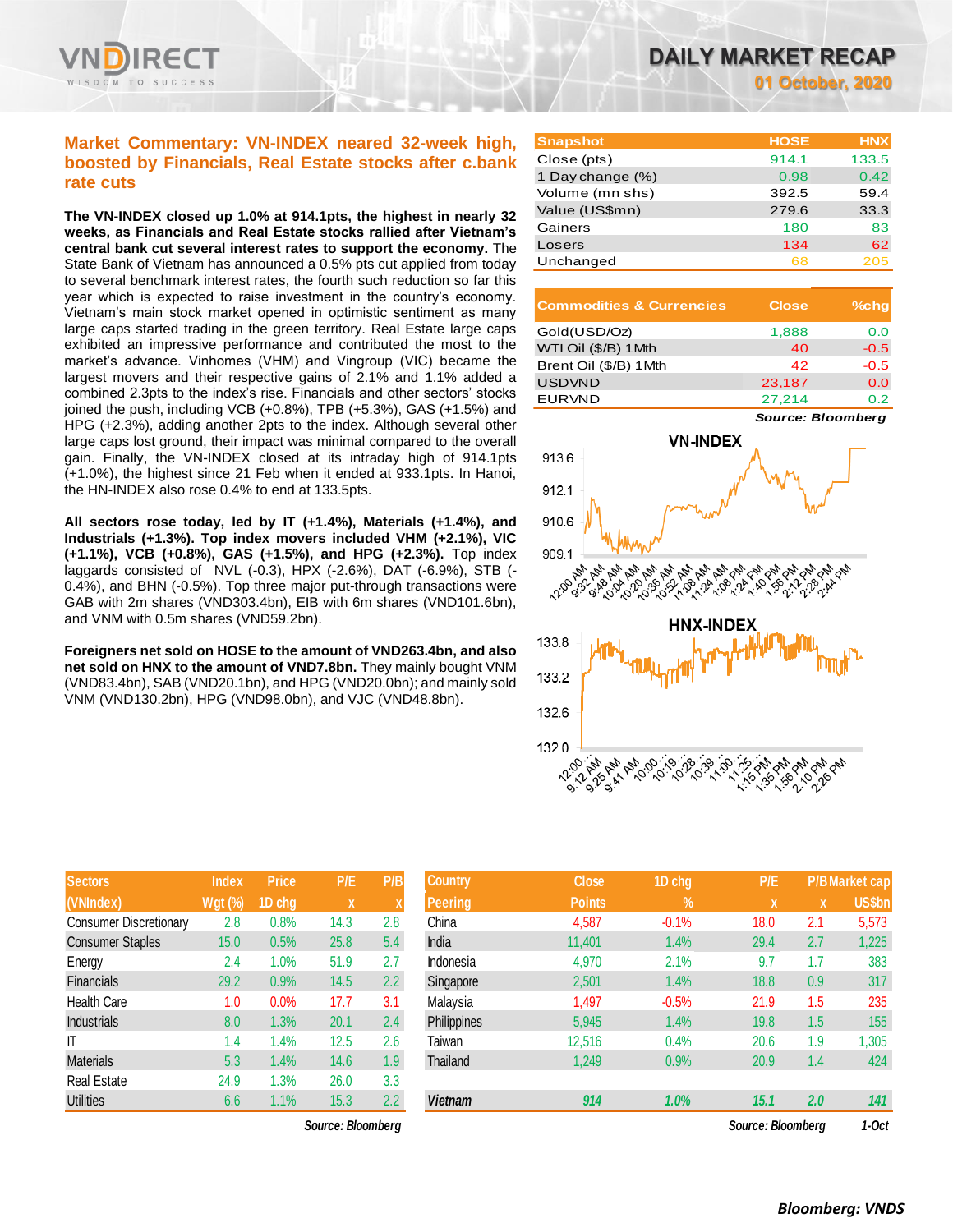

# **Market News**

### **Oil fluctuating near US\$40 with demand outlook still shaky**

Oil flipped between gains and losses near US\$40/barrel with a challenged demand outlook weighed against a potential U.S. stimulus package. Futures in New York reversed an earlier gain to trade lower. Broader markets rallied on signs of progress for stimulus measures in the U.S. on Thursday. That followed a drop in American crude and distillate inventories in a report by the Energy Information Administration Wednesday. Despite that support, the market is facing a steadily deteriorating demand backdrop. A 7-day moving average of worldwide commercial flights declined to the lowest since mid-August, according to Flightradar24, a website that tracks flights in real time. All the while, Europe's oil refineries are struggling to cope with a diesel glut, limiting their prospects for extra crude buying *(Bloomberg)*

### **Vietnam central bank further cuts benchmark interest rate to aid economy**

From October 1, the refinancing interest rate will be cut to 4% per annum from 4.5%, while the rediscount interest rate will go down to 2.5% from 3%. The overnight electronic interbank rate and rate of loans to offset capital shortage in clearance between the SBV and credit institutions will be lowered to 5% per annum from 5.5%. The central bank also decided to cut the interest rate of bids of valuable papers through open market operations from 3% per annum to 2.5%. Regarding the maximum interest rate for deposits in Vietnam dong (VND) by organizations and individuals at credit institutions and foreign bank branches, the SBV stipulates that the maximum interest rate applicable to demand deposits and those of less than one month is 0.2% per annum. The maximum interest rate applicable to deposits with terms from one month to less than six months will fall to 4% per annum from 4.25%. The maximum rate for deposits with terms of one month to less than six months at people's credit funds and microfinance institutions will be cut to 4.5% per annum from 4.75%, while interest rates on deposits with a term of six months or more will be determined by credit institutions on the basis of market capital supply and demand.

Notably, loans to borrowers in a number of regulated fields and economic sectors have been cut to 4.5% per annum from 5%. The maximum short-term lending interest rate in VND at people's credit funds and microfinance organizations for these capital needs is now down from 6% per annum to 5.5%. According to the central bank, since early this year it has synchronously operated monetary policy tools to control inflation, stabilize the macro-economy and the monetary market, and reduce the market interest rate to support economic recovery amid the COVID-19 pandemic. *(Vietnamnet.vn)*

## **Notable Corporate Events**

**Dabaco Group (DBC VN, HOSE) – Business results:** DBC's 3Q20 estimated net revenue will jump 89% yoy to VND3,565bn and net profit rose by 20 times yoy to VND386bn, a company estimation shown. The company said that the Covid-19 epidemic was gradually controlled, but the epidemic of livestock and poultry was still complicated, in some localities, increasing the prices of pork. *(Ndh.vn)*

*<to be continued>*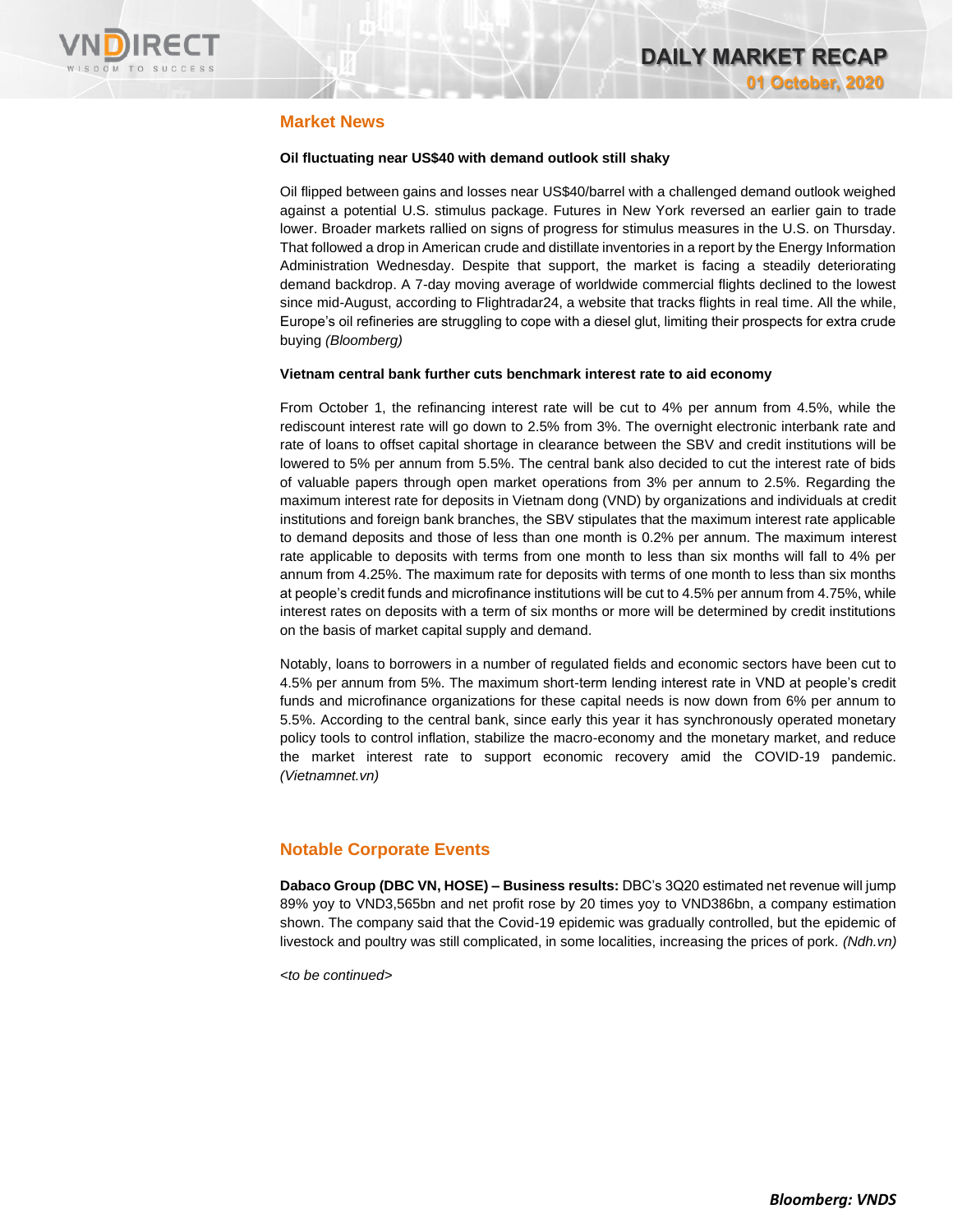## VND **RECT** WISDOM TO SUCCESS

# **DAILY MARKET RECAP 01 October, 2020**

# **COVERAGE SUMMARY**

|               |                    | <b>Adjusted target</b> |                       |               |                      |                      |
|---------------|--------------------|------------------------|-----------------------|---------------|----------------------|----------------------|
| <b>Ticker</b> | <b>Close price</b> |                        | <b>Dividend yield</b> | <b>Upside</b> | <b>Recomendation</b> | <b>Latest report</b> |
|               |                    | price                  |                       |               |                      |                      |
| PC1           | 21,300             | 17,200                 | 0.0%                  | $-19.2%$      | <b>REDUCE</b>        | Link                 |
|               |                    |                        |                       |               |                      |                      |
| <b>LPB</b>    | 11,900             | 11,000                 | 0.0%                  | $-7.6%$       | <b>HOLD</b>          | Link                 |
| NLG           | 26,250             | 39,600                 | 2.0%                  | 52.8%         | ADD                  | Link                 |
|               |                    |                        |                       |               |                      |                      |
| <b>ACV</b>    | 66,900             | 79,400                 | 0.8%                  | 19.5%         | <b>ADD</b>           | Link                 |
|               |                    |                        |                       |               |                      |                      |
| <b>DPM</b>    | 17,800             | 17,100                 | 5.6%                  | 1.7%          | <b>HOLD</b>          | $Link$               |
| QNS           | 33,800             | 44,300                 | 1.5%                  | 32.6%         | ADD                  | $Link$               |
|               |                    |                        |                       |               |                      |                      |
| <b>LTG</b>    | 25,900             | 27,300                 | 6.2%                  | 11.6%         | <b>HOLD</b>          | Link                 |
| <b>VCB</b>    | 84,800             | 86,200                 | 1.1%                  | 2.7%          | <b>HOLD</b>          | Link                 |
|               |                    |                        |                       |               |                      |                      |
| <b>MBB</b>    | 19,850             | 26,200                 | 3.0%                  | 35.0%         | ADD                  | Link                 |
| <b>VPB</b>    | 24,100             | 25,000                 | 0.0%                  | 3.7%          | <b>HOLD</b>          | Link                 |
|               |                    |                        |                       |               |                      |                      |
| <b>TCM</b>    | 23,750             | 28,200                 | 2.2%                  | 21.0%         | ADD                  | $Link$               |
|               |                    |                        |                       |               |                      |                      |
| <b>HPG</b>    | 27,000             | 27,300                 | 1.6%                  | 2.7%          | <b>HOLD</b>          | Link                 |
| <b>PVT</b>    | 13,600             | 14,400                 | 6.3%                  | 12.2%         | <b>HOLD</b>          | Link                 |
|               |                    |                        |                       |               |                      |                      |
| <b>STK</b>    | 15,350             | 22,400                 | 7.7%                  | 53.6%         | ADD                  | Link                 |
| <b>PNJ</b>    | 61,700             | 78,800                 | 1.9%                  | 29.7%         | ADD                  | Link                 |
|               |                    |                        |                       |               |                      |                      |
| <b>KDH</b>    | 24,350             | 28,300                 | 2.1%                  | 18.4%         | ADD                  | Link                 |
|               |                    |                        |                       |               |                      |                      |
| <b>DCM</b>    | 11,750             | 9,900                  | 7.7%                  | $-8.1%$       | <b>HOLD</b>          | $Link$               |
| ACB           | 22,500             | 22,300                 | 2.5%                  | 1.6%          | <b>HOLD</b>          | $Link$               |
|               |                    |                        |                       |               |                      |                      |
| GAS           | 72,400             | 70,000                 | 5.7%                  | 2.4%          | <b>HOLD</b>          | Link                 |
| <b>PVS</b>    | 13,900             | 15,900                 | 5.0%                  | 19.4%         | ADD                  | $Link$               |
|               |                    |                        |                       |               |                      |                      |
| <b>PVD</b>    | 11,650             | 11,700                 | 0.0%                  | 0.4%          | HOLD                 | $Link$               |
| <b>MSH</b>    | 33,150             | 51,600                 | 10.5%                 | 66.2%         | <b>ADD</b>           | Link                 |
|               |                    |                        |                       |               |                      |                      |
| <b>MWG</b>    | 105,000            | 138,400                | 1.6%                  | 33.4%         | ADD                  | $Link$               |
|               |                    |                        |                       |               |                      |                      |
| <b>POW</b>    | 10,300             | 13,600                 | 0.0%                  | 32.0%         | ADD                  | Link                 |
| <b>TCB</b>    | 22,800             | 27,400                 | 0.0%                  | 20.2%         | ADD                  | $Link$               |
|               |                    |                        |                       |               |                      |                      |
| <b>PPC</b>    | 23,600             | 27,400                 | 8.5%                  | 24.6%         | ADD                  | Link                 |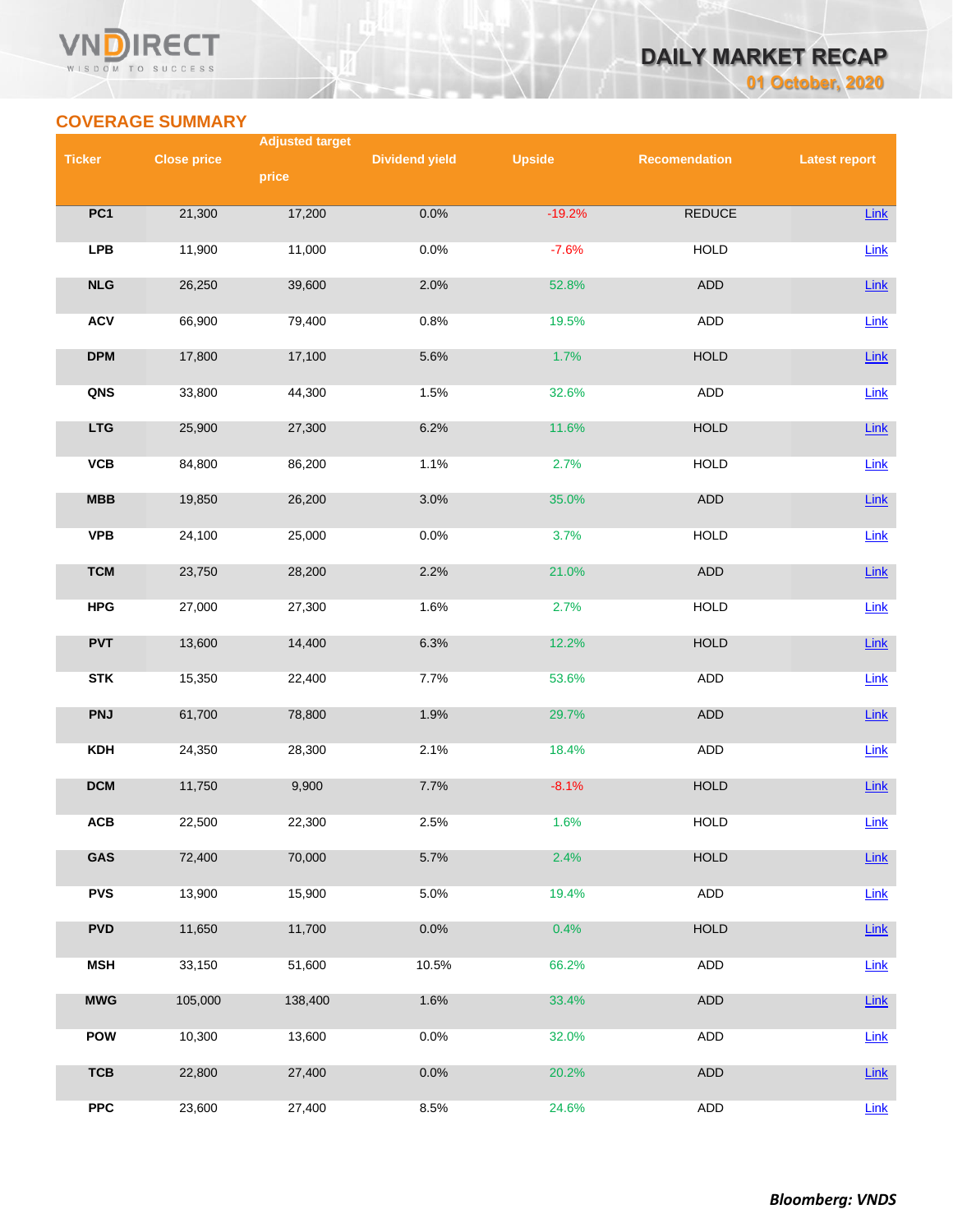

# **DAILY MARKET RECAP**

**01 October, 2020**

|                         |                    | <b>Adjusted target</b> |                       |               |                      |                      |
|-------------------------|--------------------|------------------------|-----------------------|---------------|----------------------|----------------------|
| <b>Ticker</b>           | <b>Close price</b> |                        | <b>Dividend yield</b> | <b>Upside</b> | <b>Recomendation</b> | <b>Latest report</b> |
|                         |                    | price                  |                       |               |                      |                      |
|                         |                    |                        |                       |               |                      |                      |
| VIB                     | 29,000             | 26,300                 | 0.0%                  | $-9.3%$       | <b>HOLD</b>          | <b>Link</b>          |
|                         |                    |                        |                       |               |                      |                      |
| <b>KBC</b>              | 14,300             | 17,500                 | 0.0%                  | 22.4%         | ADD                  | Link                 |
|                         |                    |                        |                       |               |                      |                      |
| <b>VNM</b>              | 109,300            | 107,500                | 5.1%                  | 3.4%          | <b>HOLD</b>          | $Link$               |
|                         |                    |                        |                       |               |                      |                      |
| <b>VHM</b>              | 77,100             | 104,300                | 1.2%                  | 36.5%         | ADD                  | Link                 |
|                         |                    |                        |                       |               |                      |                      |
| <b>VJC</b>              | 105,500            | 103,400                | 0.8%                  | $-1.1%$       | <b>HOLD</b>          | Link                 |
|                         |                    |                        |                       |               |                      |                      |
| <b>VHC</b>              | 44,000             | 39,700                 | 2.3%                  | $-7.5%$       | <b>HOLD</b>          | Link                 |
|                         |                    |                        |                       |               |                      |                      |
| <b>VRE</b>              | 27,700             | 38,000                 | 0.0%                  | 37.2%         | ADD                  | $Link$               |
|                         |                    |                        |                       |               |                      |                      |
| <b>GMD</b>              | 24,100             | 25,400                 | 4.2%                  | 9.6%          | <b>HOLD</b>          | Link                 |
|                         |                    |                        |                       |               |                      |                      |
| $\overline{\text{DBC}}$ | 48,700             | 52,300                 | 3.1%                  | 10.5%         | <b>HOLD</b>          | Link                 |
|                         |                    |                        |                       |               |                      |                      |
| <b>FPT</b>              | 50,800             | 61,700                 | 3.3%                  | 24.8%         | ADD                  | Link                 |
|                         |                    |                        |                       |               |                      |                      |
| <b>MML</b>              | 42,600             | 73,700                 | 0.0%                  | 73.0%         | ADD                  | $Link$               |
|                         |                    |                        |                       |               |                      |                      |
| <b>CRE</b>              | 21,800             | 22,000                 | 4.5%                  | 5.5%          | <b>HOLD</b>          | Link                 |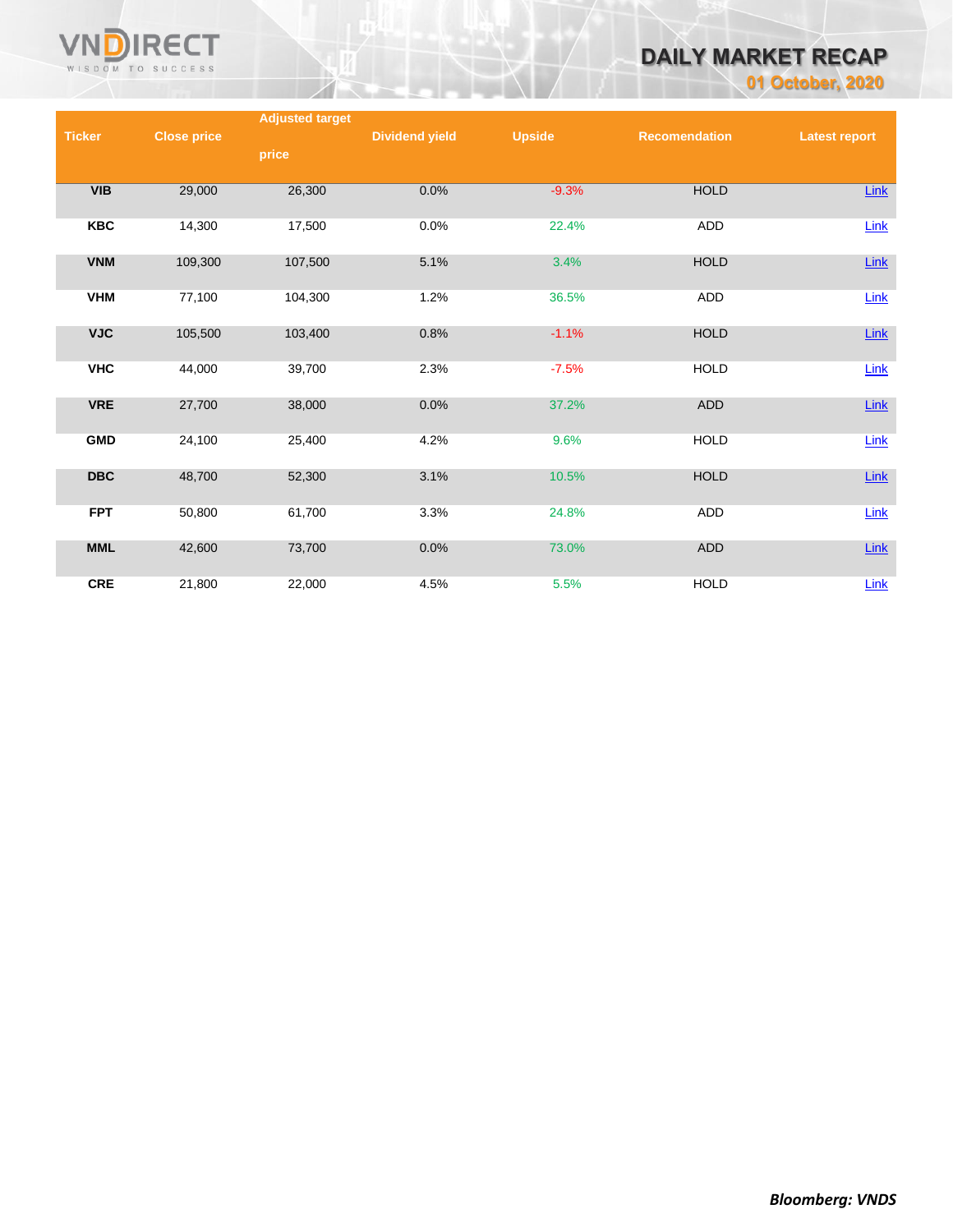# **MARKET MOVEMENTS**

WISDOM TO SUCCESS

n

**RECT** 

|                    |        | <b>HOSE</b> |         |               |              |
|--------------------|--------|-------------|---------|---------------|--------------|
| <b>Top gainers</b> |        |             |         |               | <b>VND</b>   |
| <b>Ticker</b>      | Last   | Chg         | $%$ chq | Vol.          | <b>Index</b> |
|                    | Price  |             |         |               | impact       |
| <b>HAP</b>         | 5,980  | 390         | 6.98    | 980.820       | 0.006        |
| <b>SCR</b>         | 6,600  | 430         | 6.97    | 7.63MLN       | 0.044        |
| ASM                | 9.370  | 610         |         | 6.96 10.07MLN | 0.044        |
| <b>DPG</b>         | 29,200 | 1,900       | 6.96    | 1.30MLN       | 0.024        |
| VCI                | 30,800 | 2,000       | 6.94    | 2.15MLN       | 0.093        |

| <b>Top losers</b> |              |          |         |        | <b>VND</b>   |
|-------------------|--------------|----------|---------|--------|--------------|
| <b>Ticker</b>     | Last         | Cha      | %chq    | Vol.   | <b>Index</b> |
|                   | <b>Price</b> |          |         |        | impact       |
| <b>HRC</b>        | 37,000       | $-2,750$ | $-6.92$ | 20     | $-0.023$     |
| TLD               | 14,150       | $-1,050$ | $-6.91$ | 28,880 | $-0.006$     |
| VID               | 8.930        | $-660$   | $-6.88$ | 11,680 | $-0.005$     |
| <b>DAT</b>        | 30,600       | $-2,250$ | $-6.85$ | 1,830  | $-0.029$     |
| SGT               | 5,210        | $-330$   | $-5.96$ | 5,320  | $-0.007$     |

| <b>Top index movers</b> | <b>VND</b>   |       |      |               |              |
|-------------------------|--------------|-------|------|---------------|--------------|
| <b>Ticker</b>           | Last         | Cha   | %chq | Vol.          | <b>Index</b> |
|                         | <b>Price</b> |       |      |               | impact       |
| <b>VHM</b>              | 77,100       | 1,600 | 2.12 | 1.36MLN       | 1.503        |
| <b>VIC</b>              | 92,500       | 1,000 | 1.09 | 212,510       | 0.949        |
| <b>VCB</b>              | 84,800       | 700   | 0.83 | 367,030       | 0.728        |
| <b>GAS</b>              | 72,400       | 1,100 | 1.54 | 252,570       | 0.591        |
| <b>HPG</b>              | 27,000       | 600   |      | 2.27 17.16MLN | 0.558        |

| <b>Top index laggers</b> |              |          |         |                | <b>VND</b>   |
|--------------------------|--------------|----------|---------|----------------|--------------|
| <b>Ticker</b>            | Last         | Cha      | $%$ chq | Vol.           | <b>Index</b> |
|                          | <b>Price</b> |          |         |                | impact       |
| <b>NVL</b>               | 63,700       | $-200$   | $-0.31$ | 1.36MLN        | $-0.054$     |
| <b>HPX</b>               | 26,500       | $-700$   | $-2.57$ | 449,220        | $-0.045$     |
| <b>DAT</b>               | 30,600       | $-2,250$ | $-6.85$ | 1.830          | $-0.029$     |
| <b>STB</b>               | 13,750       | -50      |         | -0.36 13.29MLN | $-0.026$     |
| <b>BHN</b>               | 73,900       | $-400$   | $-0.54$ | 3,630          | $-0.026$     |

| <b>Top liquidity</b> |              |       |         |         | <b>VND</b>   |
|----------------------|--------------|-------|---------|---------|--------------|
| <b>Ticker</b>        | Last         | Cha   | $%$ chq | Val.    | <b>Index</b> |
|                      | <b>Price</b> |       |         | (VNDbn) | impact       |
| <b>HPG</b>           | 25,800       | 600   | 2.27    | 324     | 0.558        |
| <b>STB</b>           | 12,650       | $-50$ | $-0.36$ | 319     | $-0.026$     |
| <b>VPB</b>           | 23,800       | 350   | 1.47    | 206     | 0.241        |
| <b>CTG</b>           | 26,250       | 50    | 0.19    | 168     | 0.052        |
| <b>GEX</b>           | 25.000       | 450   | 1.90    | 157     | 0.062        |

| <b>HNX</b><br><b>HOSE</b>                                                                             |                      |
|-------------------------------------------------------------------------------------------------------|----------------------|
| <b>VND</b><br><b>Top gainers</b><br><b>Top gainers</b>                                                | <b>VND</b>           |
| Ticker<br>Vol.<br>$%$ chg<br>$%$ chg<br><b>Index</b><br>Chg<br>Ticker<br>Chg<br>Last<br>Last          | <b>Index</b><br>Vol. |
| <b>Price</b><br><b>Price</b><br>impact                                                                | impact               |
| HAP<br><b>NHP</b><br>5,980<br>6.98<br>0.006<br>390<br>980.820<br>700<br>100<br>16.67                  | 0.002<br>98,900      |
| <b>SCR</b><br><b>CMC</b><br>7.63MLN<br>0.044<br>6,600<br>430<br>500<br>10.00<br>6.97<br>5,500         | 0.001<br>1,100       |
| ASM<br>LM7<br>6.96 10.07MLN<br>0.044<br>4.400<br>400<br>9.370<br>610<br>10.00                         | 0.001<br>23,800      |
| <b>DPG</b><br><b>VGP</b><br>0.024<br>1.30MLN<br>22.100<br>29,200<br>1,900<br>#N/A N/A<br>9.95<br>6.96 | 0.014<br>3,700       |
| VCI<br>30,800<br>2.15MLN<br>2,000<br>0.093<br>D11<br>21,400<br>1,900<br>6.94<br>9.74                  | 0.006<br>4,700       |

| <b>Top losers</b> |                      |          |         |        | <b>VND</b>      | <b>Top losers</b> |                      | <b>VND</b> |         |        |                        |
|-------------------|----------------------|----------|---------|--------|-----------------|-------------------|----------------------|------------|---------|--------|------------------------|
| Ticker            | Last<br><b>Price</b> | Chg      | $%$ chq | Vol.   | Index<br>impact | Ticker            | Last<br><b>Price</b> | Chg        | $%$ chg | Vol.   | <b>Index</b><br>impact |
| HRC               | 37.000               | $-2,750$ | $-6.92$ | 20     | $-0.023$        | <b>CKV</b>        | 11,000               | $-1,200$   | $-9.84$ | 25,000 | $-0.002$               |
| TLD               | 14,150               | $-1,050$ | $-6.91$ | 28,880 | $-0.006$        | VTL               | 14,000               | $-1,500$   | $-9.68$ | 200    | $-0.002$               |
| VID               | 8,930                | $-660$   | $-6.88$ | 11,680 | $-0.005$        | FID               | 1.000                | $-100$     | $-9.09$ | 33,700 | $-0.001$               |
| DAT               | 30,600               | $-2,250$ | $-6.85$ | 1,830  | $-0.029$        | <b>HMH</b>        | 9,000                | $-900$     | $-9.09$ | 600    | $-0.010$               |
| SGT               | 5,210                | $-330$   | $-5.96$ | 5,320  | $-0.007$        | TFC               | 5,100                | $-500$     | $-8.93$ | 2,500  | $-0.003$               |

| <b>Top index movers</b> |                      |       |         |               | <b>VND</b>      | Top index movers |                      | <b>VND</b> |         |         |                        |
|-------------------------|----------------------|-------|---------|---------------|-----------------|------------------|----------------------|------------|---------|---------|------------------------|
| Ticker                  | Last<br><b>Price</b> | Chg   | $%$ chg | Vol.          | Index<br>impact | Ticker           | Last<br><b>Price</b> | Chg        | $%$ chg | Vol.    | <b>Index</b><br>impact |
| VHM                     | 77.100               | 1.600 | 2.12    | 1.36MLN       | 1.503           | <b>SHS</b>       | 12.800               | 800        | 6.67    | 7.76MLN | 0.162                  |
| <b>VIC</b>              | 92,500               | 1.000 | 1.09    | 212.510       | 0.949           | <b>VIX</b>       | 13,000               | 1.100      | 9.24    | 1.27MLN | 0.123                  |
| VCB                     | 84,800               | 700   | 0.83    | 367.030       | 0.728           | <b>PVS</b>       | 13,900               | 300        | 2.21    | 6.03MLN | 0.074                  |
| <b>GAS</b>              | 72.400               | 1.100 | .54     | 252,570       | 0.591           | <b>VCS</b>       | 75,000               | 1.800      | 2.46    | 564.700 | 0.059                  |
| HPG                     | 27,000               | 600   |         | 2.27 17.16MLN | 0.558           | <b>NTP</b>       | 33,600               | 900        | 2.75    | 77,000  | 0.033                  |

| <b>Top index laggers</b> |                      |          |         |                  | <b>VND</b>      | Top index laggers |                      |        |         |         |                        |
|--------------------------|----------------------|----------|---------|------------------|-----------------|-------------------|----------------------|--------|---------|---------|------------------------|
| Ticker                   | Last<br><b>Price</b> | Chg      | $%$ chg | Vol.             | Index<br>impact | Ticker            | Last<br><b>Price</b> | Chg    | $%$ chg | Vol.    | <b>Index</b><br>impact |
| NVL                      | 63.700               | $-200$   | $-0.31$ | 1.36MLN          | $-0.054$        | <b>NVB</b>        | 8.800                | $-300$ | $-3.30$ | 4.16MLN | $-0.120$               |
| HPX                      | 26,500               | $-700$   | $-2.57$ | 449.220          | $-0.045$        | <b>SHN</b>        | 8,600                | $-300$ | $-3.37$ | 2.700   | $-0.036$               |
| Dat                      | 30,600               | $-2.250$ | $-6.85$ | 1.830            | $-0.029$        | HUT               | 2,600                | $-100$ | $-3.70$ | 4.10MLN | $-0.026$               |
| <b>STB</b>               | 13,750               | $-50$    |         | $-0.36$ 13.29MLN | $-0.026$        | <b>VCG</b>        | 39,900               | $-200$ | $-0.50$ | 490.600 | $-0.014$               |
| BHN                      | 73,900               | $-400$   | $-0.54$ | 3,630            | $-0.026$        | <b>CTX</b>        | 7,200                | $-600$ | $-7.69$ | 100     | $-0.012$               |

| <b>Top liquidity</b> |              |       |         |         | <b>VND</b>   | <b>Top liquidity</b> |              |        |         |                   | <b>VND</b>   |
|----------------------|--------------|-------|---------|---------|--------------|----------------------|--------------|--------|---------|-------------------|--------------|
| Ticker               | Last         | Chg   | $%$ chg | Val.    | <b>Index</b> | Ticker               | Last         | Chg    | $%$ chg | Val.              | <b>Index</b> |
|                      | <b>Price</b> |       |         | (VNDbn) | impact       |                      | <b>Price</b> |        |         | (VNDbn)           | impact       |
| HPG                  | 25,800       | 600   | 2.27    | 324     | 0.558        | ACB                  | 22,500       | 0      | 0.00    | 147               | 0.000        |
| <b>STB</b>           | 12,650       | $-50$ | $-0.36$ | 319     | $-0.026$     | <b>PVS</b>           | 13,600       | 300    | 2.21    | 128               | 0.074        |
| VPB                  | 23,800       | 350   | 1.47    | 206     | 0.241        | <b>SHB</b>           | 15.500       | 0      | 0.00    | 60                | 0.000        |
| <b>CTG</b>           | 26,250       | 50    | 0.19    | 168     | 0.052        | <b>SHS</b>           | 12,100       | 800    | 6.67    | 37                | 0.162        |
| GEX                  | 25,000       | 450   | 1.90    | 157     | 0.062        | <b>NVB</b>           | 8,600        | $-300$ | $-3.30$ | 26                | $-0.120$     |
|                      |              |       |         |         |              |                      |              |        |         | Source: Bloomberg |              |

*Source: Bloomberg*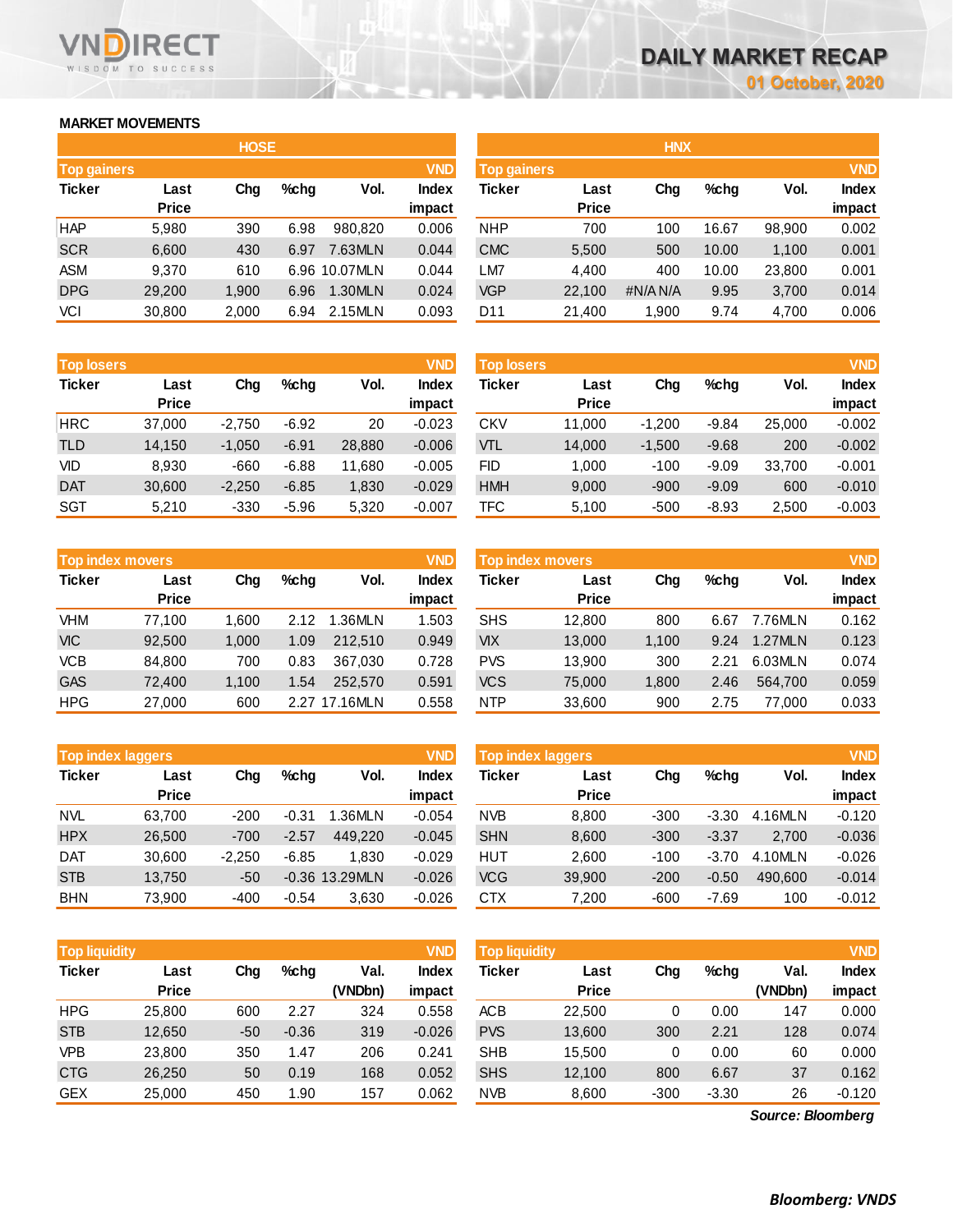

## **FOREIGN ACTIVITIES**

| Volume (Mn'shs)       | <b>HOSE</b> | <b>HNX</b> | <b>Value (VND'bn)</b> | <b>HOSE</b> | <b>HNX</b> |
|-----------------------|-------------|------------|-----------------------|-------------|------------|
| <b>BUY</b>            | 8.5         | 0.3        | <b>BUY</b>            | 302.5       | 4.5        |
| % of market           | 2.5%        | 0.5%       | % of market           | 4.6%        | 0.6%       |
| <b>SELL</b>           | 18.1        | 0.9        | <b>SELL</b>           | 565.9       | 12.3       |
| % of market           | 5.4%        | 1.5%       | % of market           | 8.5%        | 1.7%       |
| <b>NET BUY (SELL)</b> | (9.6)       | (0.6)      | <b>NET BUY (SELL)</b> | (263.4)     | (7.8)      |

*Source: HSX, HNX*





| <b>YTD ACCUMULATION</b> |             |            |                       |             |                               |
|-------------------------|-------------|------------|-----------------------|-------------|-------------------------------|
| Volume (MIn'shs)        | <b>HOSE</b> | <b>HNX</b> | <b>Value (VND'bn)</b> | <b>HOSE</b> | <b>HNX</b>                    |
| <b>BUY</b>              | 3,371.1     | 101.3      | <b>BUY</b>            | 128,441.7   | 1.414.9                       |
| % of market             | 6.5%        | 1.0%       | % of market           | 14.2%       | 0.8%                          |
| <b>SELL</b>             | 4,313.0     | 344.5      | <b>SELL</b>           | 131,754.6   | 3,707.5                       |
| % of market             | 8.3%        | 3.5%       | % of market           | 14.6%       | 2.2%                          |
| <b>NET BUY (SELL)</b>   | (941.9)     | (243.2)    | <b>NET BUY (SELL)</b> | (3,312.9)   | (2,292.6)<br>Source: HSX, HNX |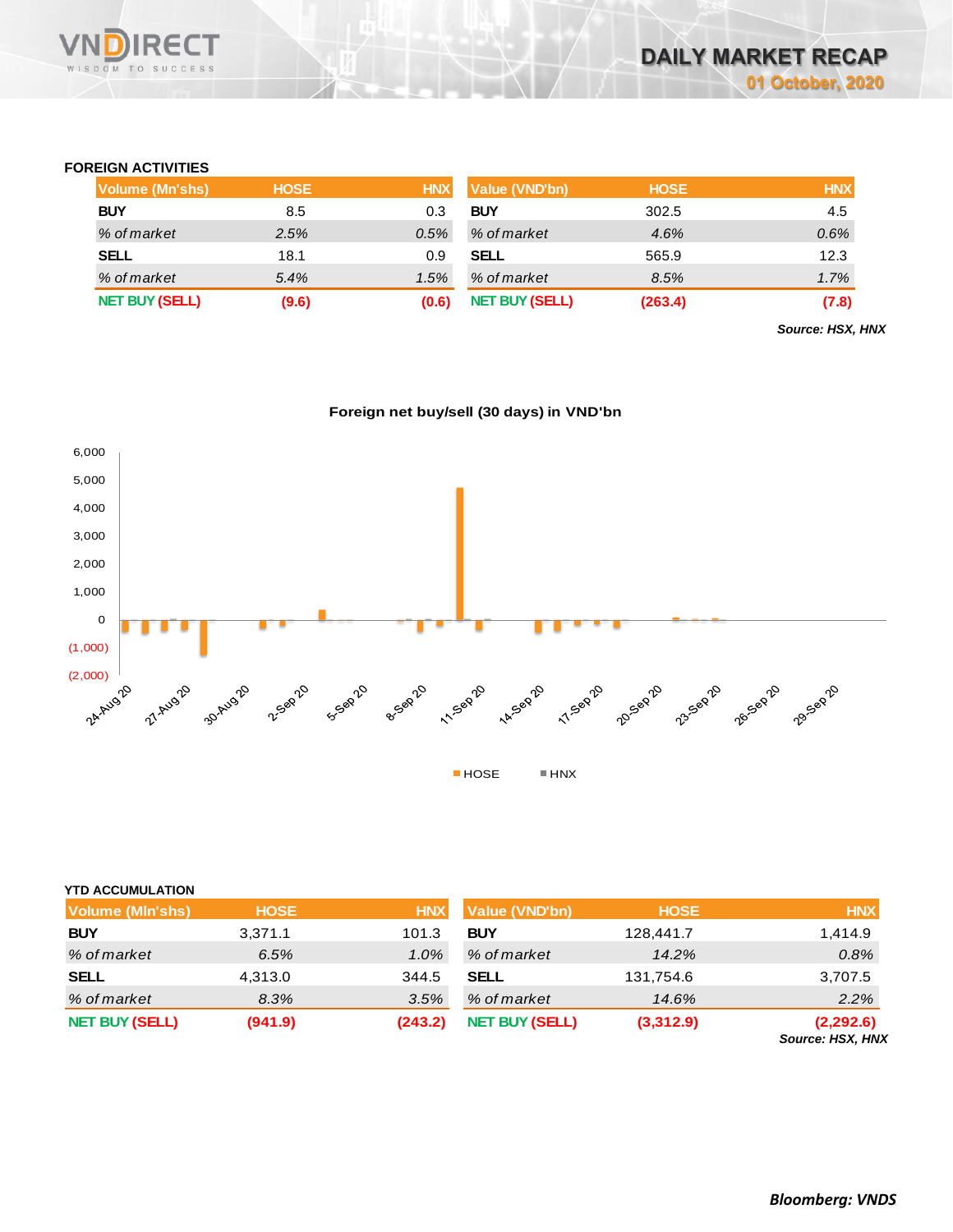# **FOREIGN ACTIVITIES**

WISDOM TO SUCCESS

n

**RECT** 

|                                      |              | <b>HOSE</b> |      |       |               | <b>HNX</b> |                               |     |      |       |        |  |
|--------------------------------------|--------------|-------------|------|-------|---------------|------------|-------------------------------|-----|------|-------|--------|--|
| <b>Top buy by foreigners (value)</b> |              |             |      |       | <b>VND'bn</b> |            | Top buy by foreigners (value) |     |      |       |        |  |
| <b>Ticker</b>                        | Last         | Chg         | %chg | Value | <b>Index</b>  | Ticker     | Last                          | Chg | %chg | Value | Index  |  |
|                                      | <b>Price</b> |             |      |       | impact        |            | <b>Price</b>                  |     |      |       | impact |  |
| <b>MBB</b>                           | 19,850       | 100         | 0.51 | 63.8  | 0.068         | TIG        | 7,100                         | 100 | 1.43 | 0.5   | 0.000  |  |
| <b>VRE</b>                           | 27,700       | 100         | 0.36 | 55.4  | 0.065         | <b>PVS</b> | 13,900                        | 300 | 2.21 | 0.4   | 0.000  |  |
| <b>MSN</b>                           | 54,900       | 300         | 0.55 | 46.6  | 0.099         | <b>AMV</b> | 17,200                        | 300 | 1.78 | 0.2   | 0.000  |  |
| <b>VCB</b>                           | 84,800       | 700         | 0.83 | 34.9  | 0.728         | <b>MST</b> | 3,400                         | 0   | 0.00 | 0.2   | 0.000  |  |
| <b>FUEVFVND</b>                      | 13,480       | 110         | 0.82 | 30.9  | 0.000         | KLF        | 1,700                         | 0   | 0.00 | 0.2   | 0.000  |  |

|               | Top sell by foreigners (value) |       |      |       | VND'bn                 | Top sell by foreigners (value) |                      |       |      |       |                 |
|---------------|--------------------------------|-------|------|-------|------------------------|--------------------------------|----------------------|-------|------|-------|-----------------|
| <b>Ticker</b> | Last<br><b>Price</b>           | Chg   | %chg | Value | <b>Index</b><br>impact | Ticker                         | Last<br><b>Price</b> | Chg   | %chg | Value | Index<br>impact |
| <b>MBB</b>    | 19,850                         | 100   | 0.51 | 63.8  | 0.068                  | <b>VCS</b>                     | 75,000               | 1,800 | 2.46 | 4.8   | 0.000           |
| <b>VHM</b>    | 77,100                         | 1,600 | 2.12 | 52.0  | .503                   | TNG                            | 13,400               | 300   | 2.29 | 2.7   | 0.000           |
| <b>VJC</b>    | 105.500                        | 900   | 0.86 | 38.7  | 0.137                  | DXP                            | 13,000               | 0     | 0.00 | 1.1   | 0.000           |
| <b>MSN</b>    | 54,900                         | 300   | 0.55 | 34.1  | 0.099                  | <b>SHB</b>                     | 15,400               | 0     | 0.00 | 1.0   | 0.000           |
| VNM           | 109,300                        | 400   | 0.37 | 27.2  | 0.195                  | <b>AMV</b>                     | 17,200               | 300   | 1.78 | 0.4   | 0.000           |

| Top net buy by foreigners (value) |                      |     |      |       | <b>VND'bn</b>   | Top net buy by foreigners (value) |                      |     |      |       |                 |
|-----------------------------------|----------------------|-----|------|-------|-----------------|-----------------------------------|----------------------|-----|------|-------|-----------------|
| <b>Ticker</b>                     | Last<br><b>Price</b> | Chg | %chg | Value | Index<br>impact | Ticker                            | Last<br><b>Price</b> | Chg | %chg | Value | Index<br>impact |
| <b>VRE</b>                        | 27,700               | 100 | 0.36 | 53.9  | 0.065           | TIG                               | 7,100                | 100 | 1.43 | 0.5   | 0.000           |
| <b>VCB</b>                        | 84,800               | 700 | 0.83 | 33.5  | 0.728           | <b>PVS</b>                        | 13,900               | 300 | 2.21 | 0.4   | 0.000           |
| <b>FUEVFVND</b>                   | 13,480               | 110 | 0.82 | 30.9  | 0.000           | <b>MST</b>                        | 3,400                | 0   | 0.00 | 0.2   | 0.000           |
| <b>FUESSVFL</b>                   | 10.400               | 20  | 0.19 | 28.2  | 0.000           | <b>KLF</b>                        | 1.700                | 0   | 0.00 | 0.2   | 0.000           |
| SSI                               | 17,800               | 850 | 5.01 | 27.5  | 0.144           | <b>SHE</b>                        | 19,800               | 800 | 4.21 | 0.1   | 0.000           |

|               | Top net sell by foreigners (value) |       |      |         |                        |            | Top net sell by foreigners (value) |       |      | <b>VND'bn</b> |                        |
|---------------|------------------------------------|-------|------|---------|------------------------|------------|------------------------------------|-------|------|---------------|------------------------|
| <b>Ticker</b> | Last<br><b>Price</b>               | Chg   | %chg | Value   | <b>Index</b><br>impact | Ticker     | Last<br><b>Price</b>               | Chg   | %chg | Value         | <b>Index</b><br>impact |
| VHM           | 77,100                             | 1,600 | 2.12 | $-22.1$ | 1.503                  | <b>VCS</b> | 75,000                             | 1,800 | 2.46 | $-4.78$       | 0.000                  |
| <b>KBC</b>    | 14.300                             | 100   | 0.70 | $-20.7$ | 0.013                  | <b>TNG</b> | 13,400                             | 300   | 2.29 | $-2.68$       | 0.000                  |
| VND           | 14,250                             | 750   | 5.56 | $-18.2$ | 0.046                  | <b>DXP</b> | 13,000                             | 0     | 0.00 | $-1.13$       | 0.000                  |
| <b>DXG</b>    | 10,350                             | 250   | 2.48 | $-10.5$ | 0.036                  | <b>SHB</b> | 15,400                             | 0     | 0.00 | $-0.96$       | 0.000                  |
| VNM           | 109,300                            | 400   | 0.37 | $-10.0$ | 0.195                  | <b>SRA</b> | 14,900                             | 0     | 0.00 | $-0.21$       | 0.000                  |

*1-Oct-20*

*Source: Bloomberg, HOSE, HNX*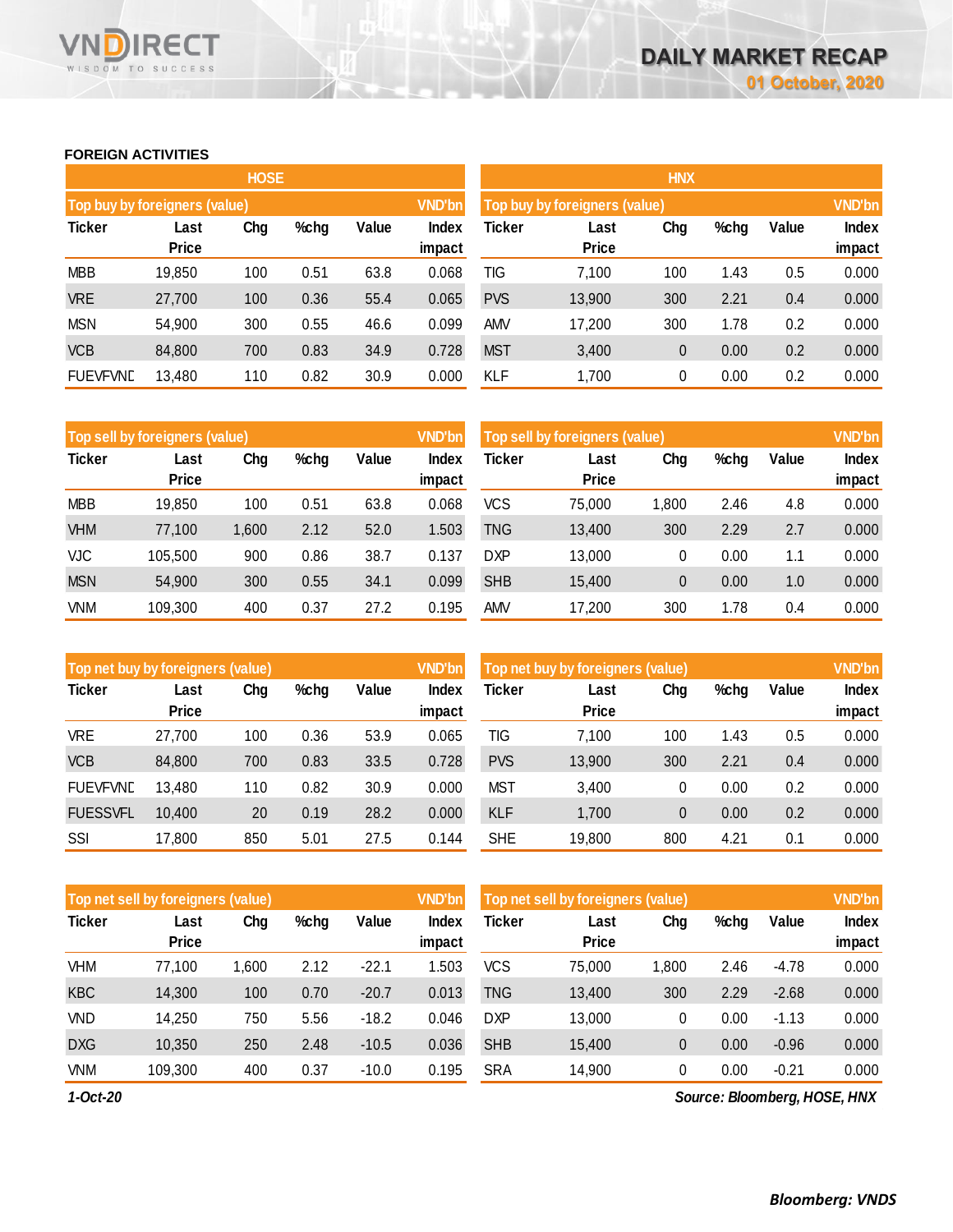# **TOP 60 MARKET CAP STOCKS SNAPSHOT ON HOSE**

T.

WISDOM TO SUCCESS

| No. Ticker             | <b>Price</b>      |               | Price change (%) |              |                | Mkt. Cap Outs. Vol. Float ratio |              |              | Avail. Fil Ave. daily vol. | P/E            | P/B          | <b>ROE</b>   | <b>ROA</b>  |
|------------------------|-------------------|---------------|------------------|--------------|----------------|---------------------------------|--------------|--------------|----------------------------|----------------|--------------|--------------|-------------|
|                        | <b>VND</b>        | 1M            | <b>3M</b>        | 6M           | <b>US\$mln</b> | <b>MIn'shs</b>                  | $\%$         |              | $% (30 days-shs)$          | $\pmb{\times}$ | $\pmb{\chi}$ | $\%$         | %           |
| 1 VCB VM               | 84,800            | 2.2           | 2.5              | 30.5         | 13,564         | 3,709                           | 25.2         | 6.4          | 1,314,920                  | 17.3           | 3.5          | 22.0         | 1.6         |
| 2 VIC VM               | 92,500            | $-0.2$        | 1.6              | 7.6          | 13,494         | 3,382                           | 23.2         | 22.9         | 604,288                    | 39.6           | 3.7          | 9.5          | 2.0         |
| 3 VHM VM               | 77,100            | $-2.0$        | 0.3              | 40.7         | 10,938         | 3,290                           | 23.4         | 26.9         | 2,046,162                  | 11.5           | 3.7          | 36.5         | 12.2        |
| 4 VNM VM<br>5 BID VM   | 109,300<br>40,950 | 6.5<br>$-1.1$ | 14.4             | 39.5<br>27.6 | 9,850<br>7,103 | 2,090<br>4,022                  | 71.2         | 41.6         | 1,805,637<br>1,379,038     | 23.7<br>19.2   | 7.6<br>2.2   | 33.0<br>12.3 | 23.9<br>0.6 |
| 6 GAS VM               | 72,400            | $-4.0$        | 4.5<br>2.0       | 29.1         | 5,976          | 1,914                           | 19.0<br>4.2  | 12.5<br>45.8 | 646,473                    | 14.0           | 2.6          | 20.5         | 15.0        |
| 7 SAB VM               | 184,500           | $-2.9$        | 13.2             | 49.9         | 5,103          | 641                             | 10.4         | 36.9         | 106,279                    | 29.2           | 6.4          | 23.7         | 17.0        |
| 8 CTG VM               | 26,600            | 1.7           | 19.3             | 45.4         | 4,271          | 3,723                           | 35.5         | 0.0          | 5,365,187                  | 8.9            | 1.2          | 14.6         | 0.9         |
| 9 HPG VM               | 27,000            | 8.9           | 18.2             | 87.8         | 3,858          | 3,313                           | 54.2         | 14.8         | 13,383,280                 | 10.3           | 1.7          | 18.1         | 8.5         |
| 10 TCB VM              | 22,800            | 5.1           | 15.2             | 47.1         | 3,442          | 3,500                           | 70.0         | 0.0          | 2,811,818                  | 7.3            | 1.2          | 17.6         | 2.9         |
| 11 MSN VM              | 54,900            | 0.5           | $-1.1$           | 11.6         | 2,781          | 1,175                           | 36.8         | 10.9         | 1,214,071                  | 16.9           | 2.8          | 13.9         | 4.4         |
| 12 VREVM               | 27,700            | 1.7           | 4.7              | 43.9         | 2,715          | 2,272                           | 39.7         | 18.1         | 2,906,354                  | 26.2           | 2.3          | 8.9          | 6.4         |
| 13 NVL VM              | 63,700            | 1.1           | 3.9              | 23.0         | 2,708          | 986                             | 28.8         | 32.6         | 1,303,455                  | 16.1           | 2.7          | 17.8         | 4.4         |
| 14 PLX VM              | 50,800            | $-4.0$        | 12.6             | 30.6         | 2,670          | 1,219                           | 9.9          | 3.9          | 1,244,541                  | 58.6           | 3.1          | 5.1          | 1.7         |
| 15 VPB VM<br>16 VJC VM | 24,100<br>105,500 | 3.0<br>0.0    | 11.6<br>$-2.3$   | 39.7<br>6.4  | 2,534<br>2,383 | 2,438<br>524                    | 73.3<br>46.2 | 0.0<br>12.4  | 4,820,957<br>453,260       | 5.8<br>30.3    | 1.2<br>3.7   | 23.5<br>12.3 | 2.7<br>4.2  |
| 17 GVR VM              | 12,350            | 1.6           | 7.4              | 44.3         | 2,131          | 4,000                           | 100.0        | 12.4         | 1,736,346                  | 16.3           | 1.1          | 6.5          | 3.9         |
| 18 MBB VM              | 19,850            | 9.7           | 17.5             | 39.3         | 2,064          | 2,411                           | 66.9         | 0.0          | 6,197,277                  | 5.7            | 1.1          | 20.7         | 1.9         |
| 19 MWG VM              | 105,000           | 11.9          | 28.0             | 71.6         | 2,050          | 453                             | 89.1         | 0.0          | 1,038,064                  | 12.6           | 3.3          | 30.3         | 10.5        |
| 20 BCM VM              | 40,500            | 12.7          | <b>N/A</b>       | <b>N/A</b>   | 1,808          | 1,035                           | 100.0        | 47.2         | <b>N/A</b>                 | <b>N/A</b>     | 2.9          | <b>N/A</b>   | <b>N/A</b>  |
| 21 FPT VM              | 50,800            | 1.8           | 10.0             | 38.1         | 1,717          | 784                             | 75.8         | 0.0          | 1,936,148                  | 11.9           | 2.7          | 23.6         | 10.1        |
| 22 HVN VM              | 27,300            | 3.0           | 6.2              | 47.6         | 1,670          | 1,418                           | 3.9          | 20.8         | 653,961                    | <b>N/A</b>     | 3.4          | $-38.6$      | $-7.4$      |
| 23 BVHVM               | 48,850            | $-5.1$        | 6.3              | 23.5         | 1,564          | 742                             | 31.9         | 20.8         | 889,758                    | 30.1           | 1.8          | 6.7          | 0.9         |
| 24 HDB VM              | 24,800            | 13.1          | 31.3             | 70.1         | 1,343          | 1,256                           | 68.3         | 9.6          | 1,698,925                  | 7.6            | 1.5          | 21.6         | 1.8         |
| 25 STB VM              | 13,750            | 21.7          | 22.8             | 76.1         | 1,070          | 1,804                           | 96.4         | 14.5         | 14,243,910                 | 10.2           | 0.9          | 9.2          | 0.5         |
| 26 POW VM              | 10,300            | 2.5           | 5.1              | 39.9         | 1,040          | 2,342                           | 87.9         | 38.4         | 4,262,086                  | 11.0           | 0.9          | 8.1          | 3.8         |
| 27 EIB VM              | 17,000            | $-1.2$        | $-4.2$           | 11.8         | 901            | 1,229                           | 94.0         | 0.1          | 293,960                    | 30.0           | 1.3          | 4.4          | 0.5         |
| 28 TPB VM              | 24,700            | 5.6           | 18.5             | 52.5         | 870            | 817                             | 53.4         | 0.0          | 1,040,883                  | 5.9            | 1.4          | 26.6         | 2.1         |
| 29 BHN VM<br>30 PDR VM | 73,900<br>39,900  | 34.4<br>36.9  | 38.1<br>64.2     | 59.1<br>81.1 | 739<br>637     | 232<br>370                      | 0.9<br>37.4  | 31.5<br>48.2 | 11,555<br>1,216,497        | 48.2<br>16.2   | 3.7<br>3.5   | 7.7<br>23.3  | 4.2<br>7.1  |
| 31 PNJ VM              | 61,700            | 1.1           | 5.3              | 27.0         | 599            | 225                             | 71.2         | 0.0          | 704,624                    | 13.3           | 3.0          | 23.6         | 14.1        |
| 32 DHG VM              | 105,900           | 1.0           | 17.0             | 34.1         | 597            | 131                             | 5.2          | 45.2         | 11,907                     | 21.0           | 4.3          | 21.2         | 15.9        |
| 33 KDH VM              | 24,350            | $-0.4$        | 9.7              | 39.0         | 587            | 559                             | 80.7         | 7.4          | 586,465                    | 12.5           | 1.8          | 15.4         | 8.9         |
| 34 HNG VM              | 11,850            | $-3.3$        | $-23.1$          | $-5.2$       | 567            | 1,109                           | 18.8         | 48.8         | 2,124,809                  | <b>N/A</b>     | 1.4          | $-17.8$      | $-6.0$      |
| 35 REE VM              | 41,800            | 13.0          | 35.5             | 47.7         | 559            | 310                             | 55.7         | 0.0          | 447,606                    | 8.7            | 1.2          | 14.8         | 7.9         |
| 36 GEX VM              | 24,100            | 2.1           | 43.5             | 73.4         | 488            | 470                             | 76.4         | 34.8         | 7,616,591                  | 17.3           | 1.8          | 10.9         | 3.2         |
| 37 APH VM              | 74,700            | $1.2$         | <b>N/A</b>       | <b>N/A</b>   | 473            | 147                             | 100.0        | 60.2         | 298,287                    | <b>N/A</b>     | 4.9          | <b>N/A</b>   | <b>N/A</b>  |
| 38 LGC VM              | 56,100            | 16.9          | 33.6             | 27.5         | 467            | 193                             | 0.3          | 4.0          | 3,610                      | 37.9           | 3.7          | 9.9          | 2.6         |
| 39 SSIVM               | 17,800            | 17.9          | 16.3             | 66.5         | 461            | 601                             | 83.6         | 50.4         | 5,736,713                  | 10.4           | 1.1          | 10.7         | 3.8         |
| 40 VGC VM              | 23,000            | 6.0           | 17.6             | 57.5         | 445            | 448                             | 35.6         | 41.3         | 551,159                    | 16.9           | 1.6          | 9.3          | 3.1         |
| 41 SBT VM              | 15,800            | 8.2           | 14.1             | 24.4         | 400            | 587                             | 18.4         | 94.5         | 3,314,614                  | 28.1           | 1.3          | 5.1          | 2.1         |
| 42 VHC VM              | 44,000            | 13.7          | 23.9             | 106.6        | 345            | 182                             | 50.1         | 68.0         | 680,687                    | 8.0            | 1.5          | 16.8         | 12.7        |
| 43 PHR VM<br>44 TCH VM | 58,300<br>21,450  | $1.2$<br>2.9  | 13.2<br>4.6      | 69.0<br>28.8 | 341<br>327     | 135<br>353                      | 32.4<br>49.5 | 36.1<br>44.7 | 1,281,848<br>5,066,030     | 9.9<br>9.5     | 2.6<br>1.6   | 27.3<br>17.0 | 14.6<br>9.0 |
| 45 PPC VM              | 23,600            | $-0.2$        | $-2.1$           | 9.8          | 326            | 321                             | 24.6         | 33.0         | 213,362                    | 6.9            | 1.3          | 18.5         | 15.7        |
| 46 KDC VM              | 36,700            | 3.5           | 28.1             | 144.7        | 326            | 206                             | 57.4         | 75.9         | 937,155                    | 127.8          | 1.4          | 1.0          | 0.5         |
| 47 NLG VM              | 26,250            | 4.0           | 15.5             | 38.3         | 310            | 274                             | 60.4         | 0.9          | 1,158,252                  | 8.7            | 1.4          | 17.2         | 7.9         |
| 48 GMD VM              | 24,100            | 4.8           | 27.5             | 61.2         | 309            | 297                             | 80.3         | 0.0          | 685,115                    | 17.5           | 1.2          | 6.8          | 4.5         |
| 49 HSG VM              | 15,800            | 33.9          | 31.7             | 241.4        | 303            | 444                             | 65.3         | 38.7         | 12,358,400                 | 8.9            | 1.1          | 13.6         | 4.5         |
| 50 HPX VM              | 26,500            | 14.1          | 12.9             | 6.6          | 302            | 264                             | 33.7         | 35.3         | 537,904                    | 17.2           | 2.3          | 14.5         | 5.9         |
| 51 DPM VM              | 17,800            | 7.6           | 23.6             | 45.3         | 300            | 391                             | 32.1         | 36.8         | 3,985,810                  | 10.5           | 0.9          | 8.9          | 6.1         |
| 52 HCM VM              | 22,150            | 17.8          | 16.3             | 86.1         | 291            | 305                             | 39.6         | 50.6         | 3,194,856                  | 13.8           | 1.6          | 11.5         | 7.0         |
| 53 KBC VM              | 14,300            | 4.8           | 1.8              | 21.7         | 290            | 470                             | 69.9         | 30.3         | 2,271,379                  | 12.4           | 0.7          | 5.8          | 3.1         |
| 54 NT2 VM              | 23,300            | 2.2           | 6.9              | 41.2         | 289            | 288                             | 32.3         | 30.0         | 258,098                    | 8.7            | 1.5          | 18.0         | 10.3        |
| 55 GTN VM              | 26,600            | 6.0           | 45.0             | 81.6         | 286            | 249                             | 16.3         | 99.4         | 2,490,020                  | <b>N/A</b>     | 2.6          | $-1.3$       | $-0.7$      |
| 56 VPI VM              | 41,000            | 0.0           | $-2.8$           | $-0.2$       | 283            | 160                             | 62.6         | 46.0         | 606,059                    | 13.0           | 2.6          | 21.2         | 5.9         |
| 57 DGC VM              | 42,000            | 8.5           | <b>N/A</b>       | <b>N/A</b>   | 269            | 149                             | 57.5         | 47.4         | 1,293,190                  | 9.0            | 1.7          | 20.2         | 14.6        |
| 58 SCS VM              | 122,600           | 5.1           | 4.1              | 28.4         | 268            | 51                              | 98.3         | 26.9         | 27,761                     | 13.2           | 8.2          | 55.1         | 42.9        |
| 59 DCM VM              | 11,750            | 26.3          | 33.4             | 111.7        | 268            | 529                             | 24.4         | 46.9         | 2,908,972                  | 16.6           | 1.0          | 5.8          | 4.7         |
| 60 HT1 VM              | 16,100            | 3.2           | 18.8             | 51.9         | 265            | 382                             | 97.0         | 43.0         | 1,107,569                  | 8.3            | 1.1          | 13.5         | 7.4         |